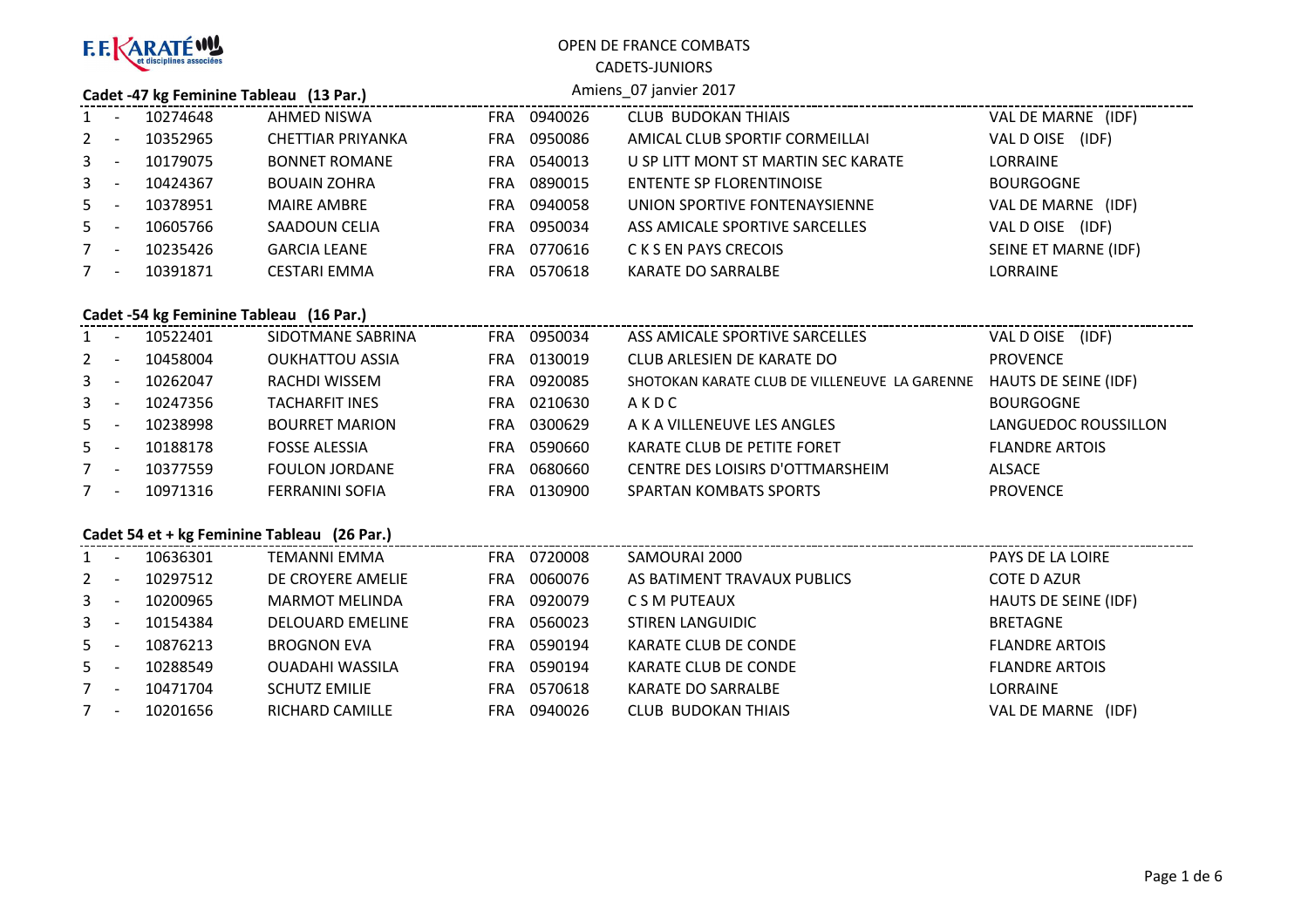| F. F. <b>ARATÉ WU</b> |
|-----------------------|
|-----------------------|

7 - <sup>10301062</sup> ZAAJ ASMA

# OPEN DE FRANCE COMBATS

CADETS-JUNIORS

|                | Amiens_07 janvier 2017<br>Junior -48 kg Feminine Tableau (6 Par.) |                                         |                                              |  |             |                                  |                            |  |  |  |  |  |
|----------------|-------------------------------------------------------------------|-----------------------------------------|----------------------------------------------|--|-------------|----------------------------------|----------------------------|--|--|--|--|--|
| 1              | $\sim$                                                            | 10268278                                | <b>VALSAN LOULOA</b>                         |  | FRA 0950086 | AMICAL CLUB SPORTIF CORMEILLAI   | VAL DOISE (IDF)            |  |  |  |  |  |
| 2              | $\sim$                                                            | 10365983                                | <b>GODARD LEA</b>                            |  | FRA 0950034 | ASS AMICALE SPORTIVE SARCELLES   | VAL DOISE (IDF)            |  |  |  |  |  |
| 3              | $\sim$                                                            | N/A                                     | <b>EL ATTAR Nada</b>                         |  | <b>HORS</b> | FFK - Pays Bas                   | HORS FFK - Pays Bas        |  |  |  |  |  |
| 3              | $\sim$                                                            | 10216726                                | <b>BERTRAND MAREVA</b>                       |  | FRA 0020038 | KARATE CLUB SAINT QUENTINOIS     | PICARDIE                   |  |  |  |  |  |
| 5              | $\sim$                                                            | 10272124                                | LOUESSARD ALICIA                             |  | FRA 0910608 | SAINT MICHEL SPORTS              | (IDF)<br><b>ESSONNE</b>    |  |  |  |  |  |
| 5              | $\sim$                                                            | 10167095                                | YESIL DIDEM                                  |  | FRA 0270018 | STADE PORTE NORMANDE VERNON      | <b>NORMANDIE</b>           |  |  |  |  |  |
|                | Junior -53 kg Feminine Tableau (8 Par.)                           |                                         |                                              |  |             |                                  |                            |  |  |  |  |  |
| 1              |                                                                   | 10373468                                | <b>SEGUY CHARLINE</b>                        |  | FRA 0130900 | <b>SPARTAN KOMBATS SPORTS</b>    | <b>PROVENCE</b>            |  |  |  |  |  |
| 2              | $\sim$                                                            | 10319202                                | <b>DECKERT MANON</b>                         |  | FRA 0770059 | KARATE CLUB BOISSY LE CHATEL     | SEINE ET MARNE (IDF)       |  |  |  |  |  |
| 3              | $\sim$ $-$                                                        | 10352620                                | <b>CHAVAROT OPHELIE</b>                      |  | FRA 0950034 | ASS AMICALE SPORTIVE SARCELLES   | VAL DOISE (IDF)            |  |  |  |  |  |
| 3              | $\sim$                                                            | 10186642                                | <b>MARTINEZ MANON</b>                        |  | FRA 0950025 | US EZANVILLE ECOUEN              | VAL DOISE (IDF)            |  |  |  |  |  |
| 5              | $\sim$                                                            | 10267792                                | <b>FICHAUX JULIA</b>                         |  | FRA 0590749 | <b>KARATE CLUB TETEGHEM</b>      | <b>FLANDRE ARTOIS</b>      |  |  |  |  |  |
| 5.             |                                                                   | 10418724                                | <b>ANDREOTTI CHLOE</b>                       |  | FRA 0560609 | PATRONAGE LAIQUE DE LORIENT      | <b>BRETAGNE</b>            |  |  |  |  |  |
|                |                                                                   | Junior -59 kg Feminine Tableau (9 Par.) |                                              |  |             |                                  |                            |  |  |  |  |  |
| 1              | $\sim$ $-$                                                        | 10226816                                | PHILIPPE GWENDOLINE                          |  | FRA 0720008 | SAMOURAI 2000                    | PAYS DE LA LOIRE           |  |  |  |  |  |
| 2              | $\sim$ $-$                                                        | 10278014                                | <b>NARDONE SOLINE</b>                        |  | FRA 0340712 | <b>FRONTIGNAN KARATE CLUB</b>    | LANGUEDOC ROUSSILLON       |  |  |  |  |  |
| 3              | $\sim$                                                            | 10168838                                | JAECQUES CINDY                               |  | FRA 0950025 | US EZANVILLE ECOUEN              | VAL DOISE (IDF)            |  |  |  |  |  |
| 3              | $\sim$                                                            | 10893042                                | <b>IZELAAR TATYANA</b>                       |  | FRA 0950034 | ASS AMICALE SPORTIVE SARCELLES   | VAL DOISE (IDF)            |  |  |  |  |  |
| 5              | $\sim$                                                            | 10346400                                | <b>GHALEM MYRIAM</b>                         |  | FRA 0770738 | JEUNES KARATEKAS DE MEAUX        | SEINE ET MARNE (IDF)       |  |  |  |  |  |
| 5.             |                                                                   | 10049091                                | <b>RIFQI CHERINE</b>                         |  | FRA 0420616 | KARATE CLUB DE FIRMINY           | <b>RHONE ALPES</b>         |  |  |  |  |  |
|                |                                                                   |                                         | Junior 59 et + kg Feminine Tableau (13 Par.) |  |             |                                  |                            |  |  |  |  |  |
| 1              |                                                                   | 10098354                                | <b>HUG LOUISE</b>                            |  | FRA 0680660 | CENTRE DES LOISIRS D'OTTMARSHEIM | <b>ALSACE</b>              |  |  |  |  |  |
| $\overline{2}$ | $\sim$                                                            | 10294593                                | MEGHICHE ZOULIKHA                            |  | FRA 0590194 | KARATE CLUB DE CONDE             | <b>FLANDRE ARTOIS</b>      |  |  |  |  |  |
| 3              | $\sim$                                                            | 10161725                                | <b>ABID MAEVA</b>                            |  | FRA 0130704 | FULL KARATE ACADEMIE             | <b>PROVENCE</b>            |  |  |  |  |  |
| 3              | $\sim$                                                            | N/A                                     | KOLF Saffron                                 |  | <b>HORS</b> | FFK - Pays Bas                   | <b>HORS FFK - Pays Bas</b> |  |  |  |  |  |
| 5              | $\sim$                                                            | 10185904                                | <b>ZANINI CHARLOTTE</b>                      |  | FRA 0950086 | AMICAL CLUB SPORTIF CORMEILLAI   | VAL DOISE (IDF)            |  |  |  |  |  |
| 5              | $\sim$ $-$                                                        | 10178885                                | LASSOUAG LYDIA                               |  | FRA 0950107 | KARATE CLUB DOMONT               | VAL DOISE (IDF)            |  |  |  |  |  |
| $7 -$          |                                                                   | 10815586                                | <b>MOKRANI HANANE</b>                        |  | FRA 0950034 | ASS AMICALE SPORTIVE SARCELLES   | VAL DOISE (IDF)            |  |  |  |  |  |

**EXALGE ART AND READ STATES ART ASPTT LILLE** ASPTT LILLE THE READ READ TO THE RAT OIS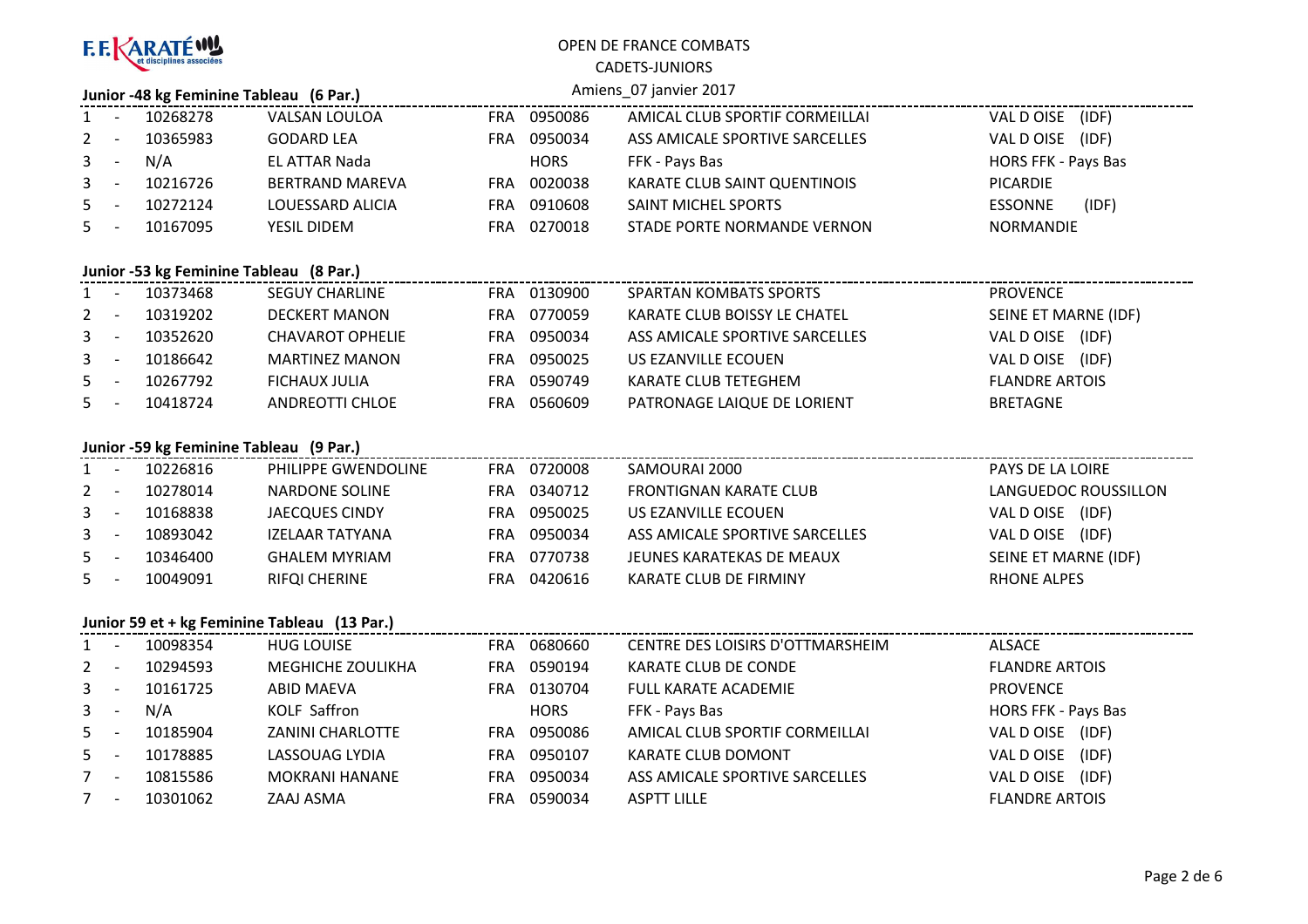

CADETS-JUNIORS

#### **Cadet -52 kg Masculin Tableau (32 Par.)**

| Amiens 07 janvier 2017 |  |  |
|------------------------|--|--|

|         | Cauce $32$ is induction radical (32 mars) |          |                            |            |         |                                |                          |  |  |  |
|---------|-------------------------------------------|----------|----------------------------|------------|---------|--------------------------------|--------------------------|--|--|--|
| $1 -$   |                                           | 10356736 | <b>LECERF NINO</b>         | FRA.       | 0590749 | KARATE CLUB TETEGHEM           | <b>FLANDRE ARTOIS</b>    |  |  |  |
| $2 -$   |                                           | 10295955 | DAWOUD HAZEM               | FRA.       | 0940058 | UNION SPORTIVE FONTENAYSIENNE  | VAL DE MARNE (IDF)       |  |  |  |
| $3 - 5$ |                                           | 10170936 | EL YAZIDI BILAL            | <b>FRA</b> | 0950034 | ASS AMICALE SPORTIVE SARCELLES | (IDF)<br>VAL D OISE      |  |  |  |
| $3 - 5$ |                                           | 10251786 | ABDOUL ODIOT RAYAN         | FRA.       | 0950107 | KARATE CLUB DOMONT             | VAL D OISE (IDF)         |  |  |  |
| $5 -$   |                                           | 10391729 | <b>BELLOTTO CHRISTOPHE</b> | <b>FRA</b> | 0060076 | AS BATIMENT TRAVAUX PUBLICS    | <b>COTE D AZUR</b>       |  |  |  |
| $5 -$   |                                           | 10605529 | AZZEGGOUAR WALEN YANIS     | <b>FRA</b> | 0890619 | ALLIANCE SENS KARATE           | <b>BOURGOGNE</b>         |  |  |  |
| $7 -$   |                                           | 10687405 | <b>MEZIANE RAYYAN</b>      | FRA        | 0780628 | <b>BUSHIDO CLUB DE TRAPPES</b> | (IDF)<br><b>YVELINES</b> |  |  |  |
| $7 -$   |                                           | 10643560 | <b>TOUATI NABYL</b>        | FRA        | 0590800 | KARATE CLUB WATTRELOS          | <b>FLANDRE ARTOIS</b>    |  |  |  |
|         |                                           |          |                            |            |         |                                |                          |  |  |  |

#### **Cadet -57 kg Masculin Tableau (28 Par.)**

|              | Caust -37 Kg Masculii Tabicau (20 Fail) |          |                         |            |         |                                      |                          |  |  |  |
|--------------|-----------------------------------------|----------|-------------------------|------------|---------|--------------------------------------|--------------------------|--|--|--|
| $1 \quad$    | $\overline{\phantom{a}}$                | 10785613 | EL BEQQAL BRAHIM        | FRA        | 0300613 | SHOTOKAN KARATE ALESIEN              | LANGUEDOC ROUSSILLON     |  |  |  |
| $2^{\circ}$  | - -                                     | 10208125 | <b>BOURGUES ADRIEN</b>  | <b>FRA</b> | 0340773 | KARATE KICK BOXING LATTOIS METROPOLE | LANGUEDOC ROUSSILLON     |  |  |  |
| $3 -$        |                                         | 10260992 | TOUATI ADNANE           | FRA.       | 0690710 | SHOGUN HAGA CLUB GIVORS              | <b>RHONE ALPES</b>       |  |  |  |
| $\mathbf{3}$ | <u>. на та</u>                          | 10193306 | <b>DEGLAIRE GABRIEL</b> | FRA        | 0130127 | <b>IMPACT KARATE CLUB</b>            | <b>PROVENCE</b>          |  |  |  |
| $5 -$        |                                         | 10390991 | <b>RENAUX VALERE</b>    | <b>FRA</b> | 0680660 | CENTRE DES LOISIRS D'OTTMARSHEIM     | ALSACE                   |  |  |  |
| $5 -$        |                                         | 10304313 | RAFIK JIBRIL            | FRA        | 0250028 | PLANOISE KARATE ACADEMY              | <b>FRANCHE COMTE</b>     |  |  |  |
|              | <b>.</b>                                | 10317703 | NSIMBA CHRISTOPHER      | FRA        | 0780628 | <b>BUSHIDO CLUB DE TRAPPES</b>       | (IDF)<br><b>YVELINES</b> |  |  |  |
|              | $\overline{\phantom{a}}$                | 10347426 | <b>DARTOIS QUENTIN</b>  | FRA        | 0540018 | <b>COS VILLERS KARATE</b>            | LORRAINE                 |  |  |  |
|              |                                         |          |                         |            |         |                                      |                          |  |  |  |

## **Cadet -63 kg Masculin Tableau (28 Par.)**

| 1            | $\overline{\phantom{a}}$ | 10112375 | <b>LAMOTTE YANIS</b>     | <b>FRA</b> | 0210630     | AKDC                          | BOURGOGNE             |
|--------------|--------------------------|----------|--------------------------|------------|-------------|-------------------------------|-----------------------|
| $\mathbf{2}$ | $\overline{\phantom{a}}$ | 10278559 | SALMI YOUNESSE           | FRA.       | 0950608     | <b>GONESSE KARATE CLUB</b>    | VAL DOISE (IDF)       |
| $3 -$        |                          | 10955027 | <b>MAHAUDEN QUENTIN</b>  | FRA        | 0590194     | <b>KARATE CLUB DE CONDE</b>   | <b>FLANDRE ARTOIS</b> |
| $\mathbf{3}$ | <b>.</b>                 | 10301354 | <b>RASPILAIR TEO</b>     | FRA        | 0590194     | KARATE CLUB DE CONDE          | <b>FLANDRE ARTOIS</b> |
| $5 -$        |                          | 10249576 | AMAZOUZ YANISS           | FRA        | 0940026     | <b>CLUB BUDOKAN THIAIS</b>    | VAL DE MARNE (IDF)    |
| $5 -$        |                          | 10464297 | <b>MANSOURI MAROUANE</b> | FRA.       | 0940058     | UNION SPORTIVE FONTENAYSIENNE | VAL DE MARNE (IDF)    |
| 7            | $\overline{\phantom{a}}$ | N/A      | NOBBE Julian             |            | <b>HORS</b> | FFK - Pays Bas                | HORS FFK - Pays Bas   |
|              | $\overline{\phantom{a}}$ | N/A      | <b>SCHIPPERS Sammy</b>   |            | <b>HORS</b> | FFK - Pays Bas                | HORS FFK - Pays Bas   |
|              |                          |          |                          |            |             |                               |                       |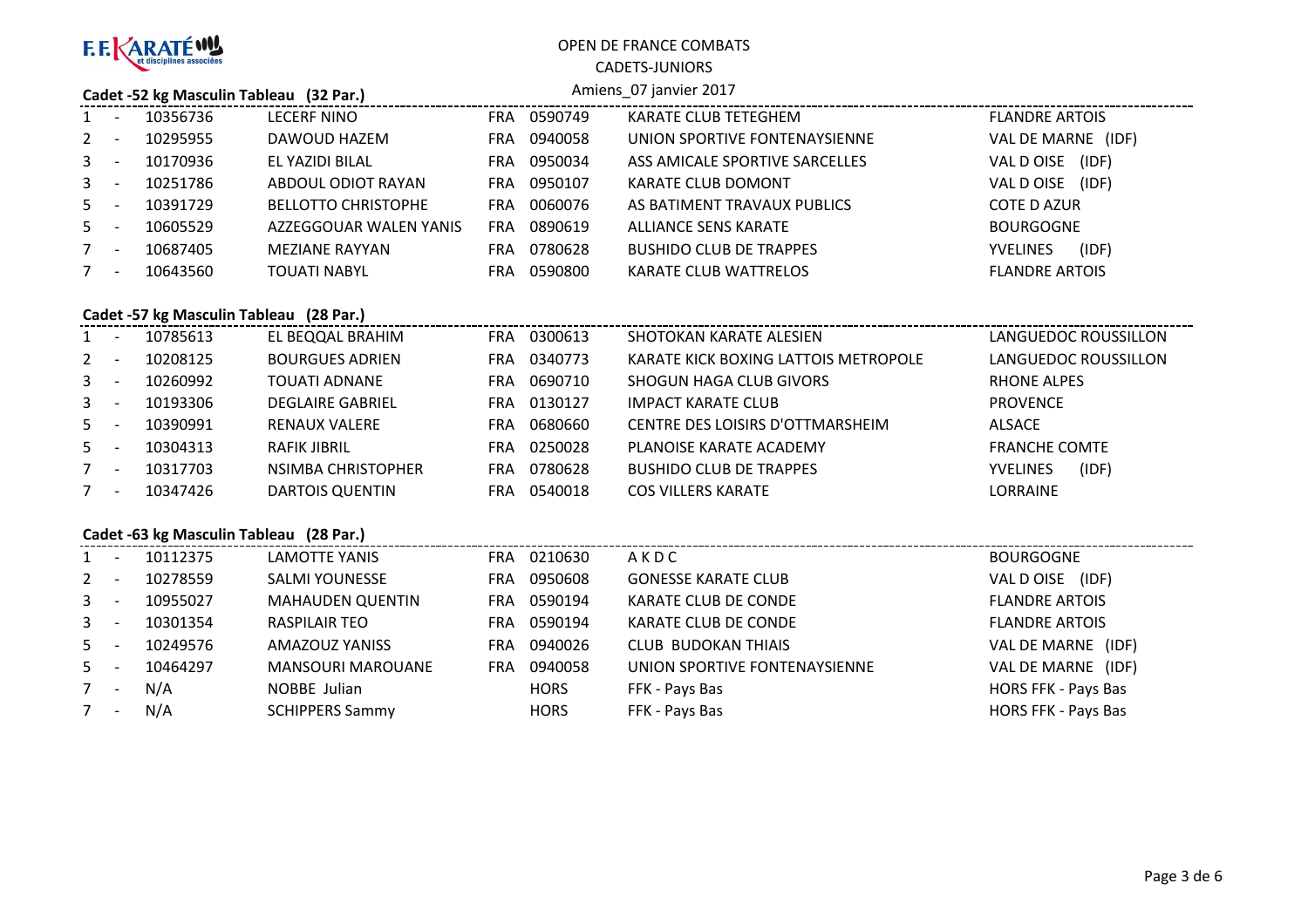

CADETS-JUNIORS

#### **Cadet -70 kg Masculin Tableau (17 Par.)**

#### Amiens\_07 janvier 2017

|              | $\overline{\phantom{a}}$ | 10536376 | <b>BOUYSSONIE ANTHONY</b> | <b>FRA</b> | 0950034 | ASS AMICALE SPORTIVE SARCELLES | (IDF)<br>VAL D OISE     |
|--------------|--------------------------|----------|---------------------------|------------|---------|--------------------------------|-------------------------|
| $2^{\circ}$  |                          | 10146477 | <b>BRITO FRANCK</b>       | FRA        | 0950034 | ASS AMICALE SPORTIVE SARCELLES | (IDF)<br>VAL DOISE      |
| $3^{\circ}$  | $\overline{\phantom{a}}$ | 10122410 | ABDESSELEM RAYBAK         | FRA        | 0130019 | CLUB ARLESIEN DE KARATE DO     | <b>PROVENCE</b>         |
| $\mathbf{3}$ | $\overline{\phantom{a}}$ | 10234876 | <b>HEIM UGO</b>           | FRA        | 0540018 | <b>COS VILLERS KARATE</b>      | <b>LORRAINE</b>         |
| $5 -$        |                          | 10411298 | <b>MENAGER BRICE</b>      | <b>FRA</b> | 0720008 | SAMOURAI 2000                  | <b>PAYS DE LA LOIRE</b> |
| $5 -$        |                          | 10381547 | <b>VIDALLED MARTIN</b>    | FRA        | 0770615 | <b>CACV KARATE</b>             | SEINE ET MARNE (IDF)    |
|              | $\overline{\phantom{a}}$ | 10240561 | <b>GUL+ûREN BORA</b>      | FRA        | 0270018 | STADE PORTE NORMANDE VERNON    | <b>NORMANDIE</b>        |
| 7            | $\overline{\phantom{a}}$ | 10376346 | <b>BOUBENEC ALAN</b>      | FRA        | 0940026 | CLUB BUDOKAN THIAIS            | VAL DE MARNE<br>(IDF)   |
|              |                          |          |                           |            |         |                                |                         |

# **Cadet 70 et + kg Masculin Tableau (13 Par.)**

|         |          |                        | Cauel 70 et + kg ividscuilli Tableau (15 Par.) |         |                                         |                       |  |  |  |  |  |  |  |
|---------|----------|------------------------|------------------------------------------------|---------|-----------------------------------------|-----------------------|--|--|--|--|--|--|--|
| $1 -$   | 10219276 | <b>DERIC NOLAN</b>     | <b>FRA</b>                                     | 0950681 | ATHLETIC KARATE ARNOUVILLE              | VAL D OISE (IDF)      |  |  |  |  |  |  |  |
| $2 -$   | 10250562 | <b>HOULLICH RABIE</b>  | FRA.                                           | 0920079 | C S M PUTEAUX                           | HAUTS DE SEINE (IDF)  |  |  |  |  |  |  |  |
| $3 -$   | 10484398 | LEFEBVRE MATTEO        | FRA.                                           | 0590194 | KARATE CLUB DE CONDE                    | <b>FLANDRE ARTOIS</b> |  |  |  |  |  |  |  |
| $3 - 5$ | 10610178 | <b>OULI EMMANUEL</b>   | FRA.                                           | 0850005 | <b>FONTENAY KARATE SHOTOKAN</b>         | PAYS DE LA LOIRE      |  |  |  |  |  |  |  |
| $5 -$   | 10176810 | LE GORJU GREGOIRE      | FRA.                                           | 0940026 | CLUB BUDOKAN THIAIS                     | VAL DE MARNE (IDF)    |  |  |  |  |  |  |  |
| $5 -$   | 10259688 | RAZAFIMAHERY TANY MAEL | FRA.                                           | 0920704 | INSTITUT DE GOJURYU KENKYUKAI DE FRANCE | HAUTS DE SEINE (IDF)  |  |  |  |  |  |  |  |
| $7 -$   | 10334583 | <b>RENARD GAETAN</b>   | FRA.                                           | 0770117 | KARATE CLUB DE GUIGNES                  | SEINE ET MARNE (IDF)  |  |  |  |  |  |  |  |
| $7 -$   | 10443346 | <b>DISPLAN MATHIEU</b> | FRA.                                           | 0930716 | SPORTING CLUB DE BOBIGNY                | SEINE ST DENIS (IDF)  |  |  |  |  |  |  |  |
|         |          |                        |                                                |         |                                         |                       |  |  |  |  |  |  |  |

# **Junior -55 kg Masculin Tableau (14 Par.)**

| $1 -$       |                          | 10108206 | <b>HASSANI HOUSNY</b>     | <b>FRA</b> | 0940026 | CLUB BUDOKAN THIAIS            | VAL DE MARNE (IDF)  |
|-------------|--------------------------|----------|---------------------------|------------|---------|--------------------------------|---------------------|
| $2 -$       |                          | 10234778 | <b>BOISSERON MILTON</b>   | FRA        | 0950034 | ASS AMICALE SPORTIVE SARCELLES | (IDF)<br>VAL D OISE |
| $3^{\circ}$ | $\overline{\phantom{a}}$ | 10029363 | MOSCONE MATEO             | FRA        | 0210630 | AKDC                           | <b>BOURGOGNE</b>    |
| $3 -$       |                          | 10260413 | <b>GALLICHER DAVY</b>     | FRA        | 0720008 | SAMOURAI 2000                  | PAYS DE LA LOIRE    |
| $5 -$       |                          | 10309489 | KHELIFI RAYANE            | FRA        | 0940026 | <b>CLUB BUDOKAN THIAIS</b>     | VAL DE MARNE (IDF)  |
| $5 -$       |                          | 10561523 | <b>BERTHON ENZO</b>       | FRA        | 0130900 | <b>SPARTAN KOMBATS SPORTS</b>  | <b>PROVENCE</b>     |
|             | $\overline{\phantom{a}}$ | 10661245 | <b>SCHNEIDER BENJAMIN</b> | FRA        | 0670615 | ECOLE DE KARATE STRASBOURG     | <b>ALSACE</b>       |
|             | $\overline{\phantom{a}}$ | 10095969 | <b>PREVOST LUCAS</b>      | FRA        | 0800032 | ECOLE KARATE SHOTOKAN AMIENS   | <b>PICARDIE</b>     |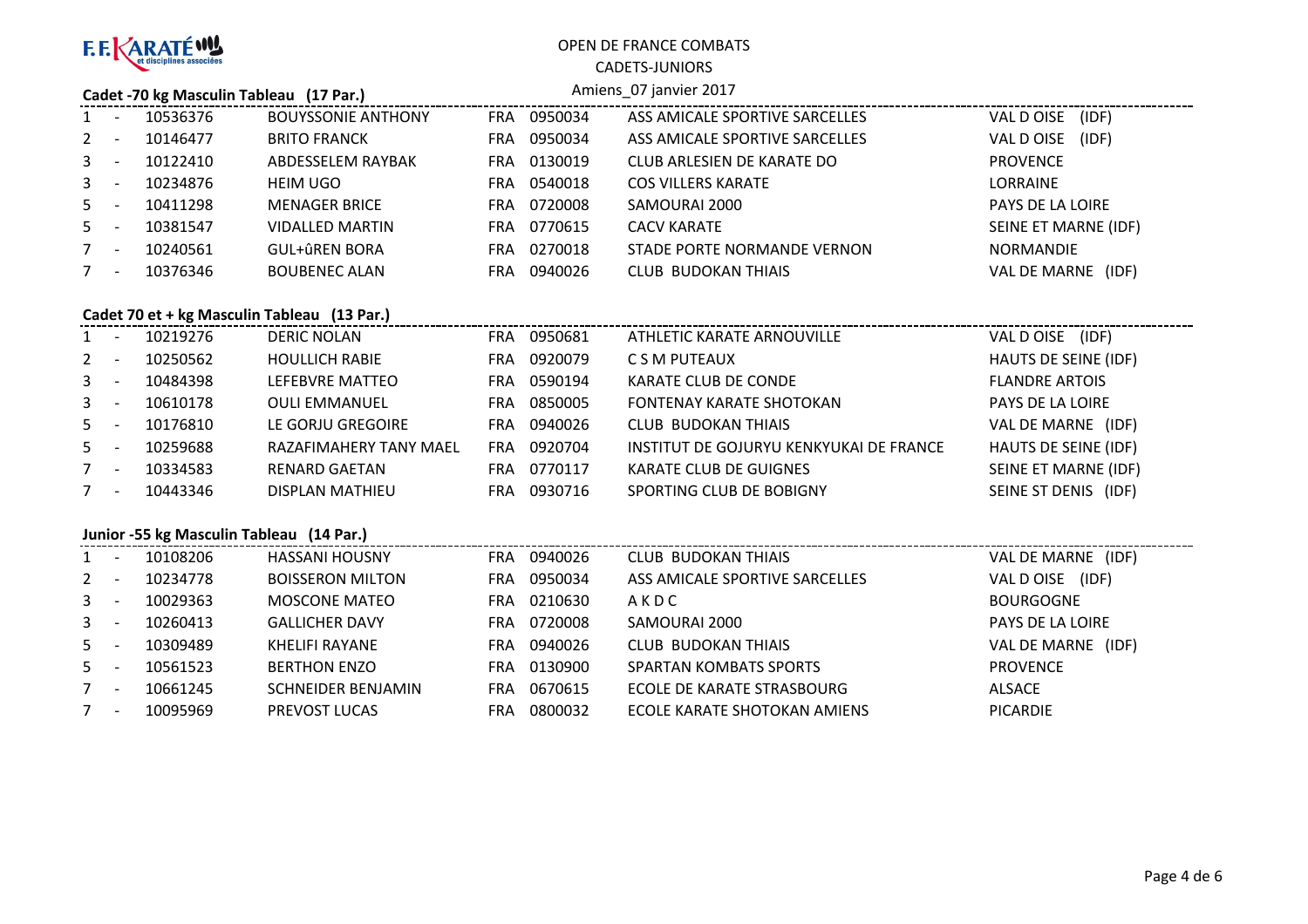

#### CADETS-JUNIORS

#### **Junior -61 kg Masculin Tableau (21 Par.)**

#### Amiens\_07 janvier 2017

| 1            |                          | 10278909 | EL GUENDOUZI MOHAMED     | <b>FRA</b> | 0950034     | ASS AMICALE SPORTIVE SARCELLES   | VAL D OISE (IDF)     |  |  |
|--------------|--------------------------|----------|--------------------------|------------|-------------|----------------------------------|----------------------|--|--|
| $2 -$        |                          | 10180367 | KANAGASINGAM KAJITH      | FRA.       | 0770615     | <b>CACV KARATE</b>               | SEINE ET MARNE (IDF) |  |  |
| $\mathbf{3}$ |                          | 10222644 | <b>ULIENGUE EUDES</b>    | FRA.       | 0940058     | UNION SPORTIVE FONTENAYSIENNE    | VAL DE MARNE (IDF)   |  |  |
| $3 - 5$      |                          | N/A      | LAATTAR Omar             |            | <b>HORS</b> | FFK - Pays Bas                   | HORS FFK - Pays Bas  |  |  |
| $5 -$        |                          | 10116593 | <b>CALOGINE MATTHIEU</b> | FRA.       | 0930716     | SPORTING CLUB DE BOBIGNY         | SEINE ST DENIS (IDF) |  |  |
| $5 -$        |                          | 10247363 | <b>GERONVIL LILIAN</b>   | FRA        | 0210630     | AKDC                             | <b>BOURGOGNE</b>     |  |  |
|              | $\overline{\phantom{0}}$ | 10561518 | AZOUZ TOMMY              | <b>FRA</b> | 0130127     | <b>IMPACT KARATE CLUB</b>        | <b>PROVENCE</b>      |  |  |
| $7^{\circ}$  |                          | 10459051 | <b>BUSUIOC ALEXANDRU</b> | FRA        | 0940045     | <b>ENTENTE SPORTIVE DE VITRY</b> | VAL DE MARNE (IDF)   |  |  |
|              |                          |          |                          |            |             |                                  |                      |  |  |

# **Junior -68 kg Masculin Tableau (13 Par.)**

|         | JUINOI -00 Kg IVIASCUINI TADIEAU (15 FAI.) |          |                          |            |         |                               |                          |  |
|---------|--------------------------------------------|----------|--------------------------|------------|---------|-------------------------------|--------------------------|--|
| $1 -$   |                                            | 10229230 | CIZO KILIAN              | <b>FRA</b> | 0930716 | SPORTING CLUB DE BOBIGNY      | SEINE ST DENIS (IDF)     |  |
| $2 -$   |                                            | 10060999 | ROURET DAMIEN            | <b>FRA</b> | 0130127 | <b>IMPACT KARATE CLUB</b>     | <b>PROVENCE</b>          |  |
| $3 - 5$ |                                            | 10261054 | AUDUGET ROMAN            | <b>FRA</b> | 0770059 | KARATE CLUB BOISSY LE CHATEL  | SEINE ET MARNE (IDF)     |  |
| $3 - 5$ |                                            | 10129272 | <b>OLLIER THOMAS</b>     | <b>FRA</b> | 0890015 | ENTENTE SP FLORENTINOISE      | <b>BOURGOGNE</b>         |  |
| $5 -$   |                                            | 10135325 | NARTGUN AGA              | FRA.       | 0780014 | CLUB KARATE OKINAWA           | (IDF)<br><b>YVELINES</b> |  |
| $5 -$   |                                            | 10156721 | <b>PARMENTIER FABIEN</b> | <b>FRA</b> | 0600019 | OLYMPIC KARATE CL DE BEAUVAIS | PICARDIE                 |  |
| $7 -$   |                                            | 10280825 | NAVAS-LOPEZ AXEL         | FRA        | 0210630 | AKDC                          | <b>BOURGOGNE</b>         |  |
| $7 -$   |                                            | 10200068 | <b>TOURNERIE ELLIOT</b>  | <b>FRA</b> | 0560609 | PATRONAGE LAIQUE DE LORIENT   | <b>BRETAGNE</b>          |  |
|         |                                            |          |                          |            |         |                               |                          |  |

## **Junior -76 kg Masculin Tableau (22 Par.)**

| $\mathbf{1}$   | 10178148 | LEDEVIN ALEXANDRE              | <b>FRA</b> | 0720008 | SAMOURAI 2000                    | PAYS DE LA LOIRE         |
|----------------|----------|--------------------------------|------------|---------|----------------------------------|--------------------------|
| $2 -$          | 10055285 | <b>GARABET LEVON</b>           | FRA        | 0930617 | <b>BLANC MESNIL SPORT KARATE</b> | SEINE ST DENIS (IDF)     |
| 3 <sup>1</sup> | 10389062 | <b>BELEBENIE CHRIS BERNARD</b> | FRA        | 0950025 | US EZANVILLE ECOUEN              | (IDF)<br>VAL DOISE       |
| $\mathbf{3}$   | 10095529 | <b>LELO MOUSSA</b>             | FRA        | 0780014 | CLUB KARATE OKINAWA              | (IDF)<br><b>YVELINES</b> |
| $5 -$          | 10118682 | <b>MILLERET PIERRE</b>         | FRA        | 0580006 | KC DE POUGUES LES EAUX           | <b>BOURGOGNE</b>         |
| $5 -$          | 10373958 | OSCENDA AYMERIC                | <b>FRA</b> | 0540062 | KARATE DO LONGWY                 | <b>LORRAINE</b>          |
|                | 10186002 | <b>BETTACHE HASSAN</b>         | FRA        | 0940026 | CLUB BUDOKAN THIAIS              | VAL DE MARNE (IDF)       |
|                | 10345746 | <b>DOS REIS EDMIR</b>          | FRA        | 0940045 | ENTENTE SPORTIVE DE VITRY        | VAL DE MARNE (IDF)       |